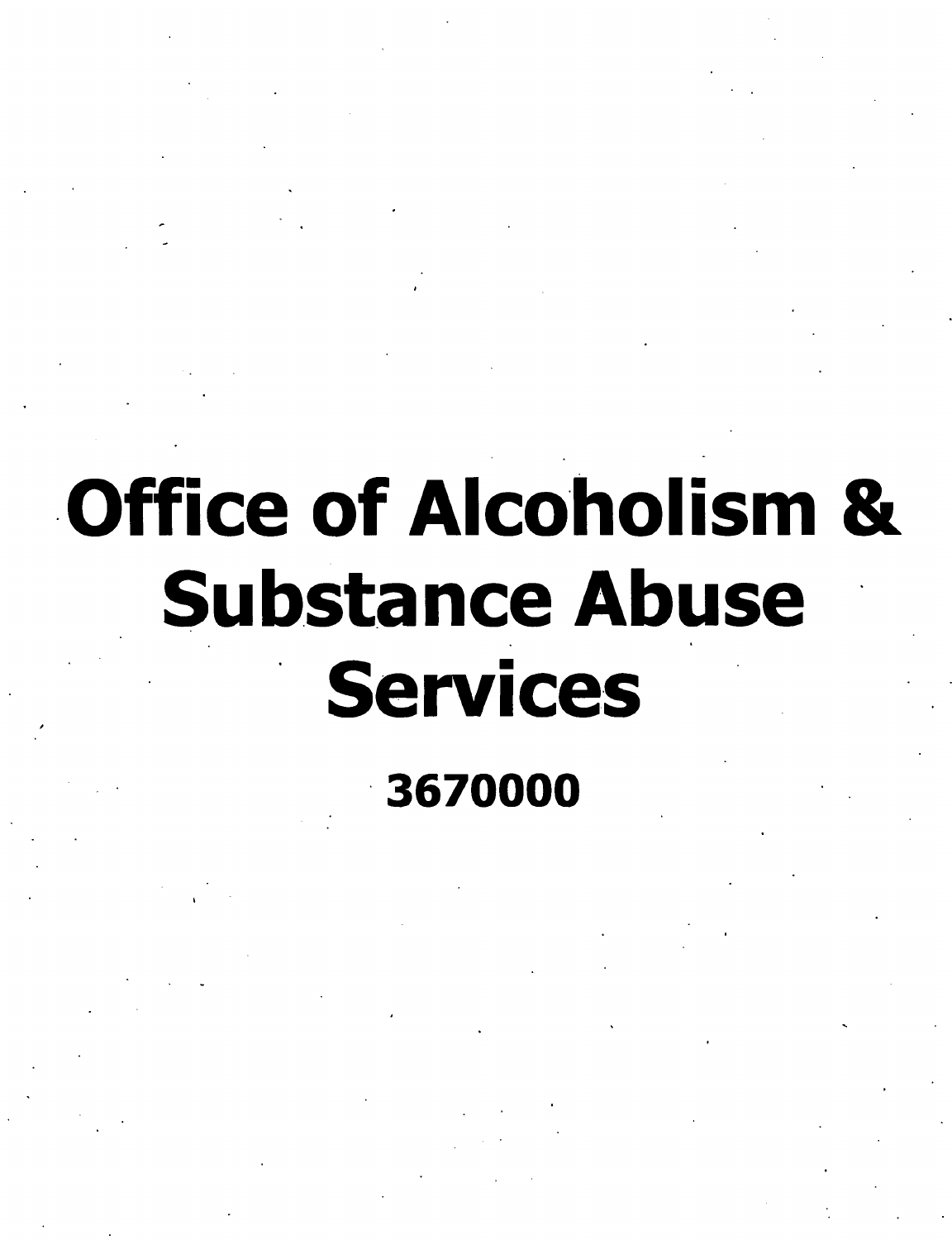| <b>New York State Consultant Services</b>    |  |  |
|----------------------------------------------|--|--|
| <b>Contractor's Annual Employment Report</b> |  |  |

Report Period: April 1, 2019 to March 31, 2020

| Contracting State Agency Name: Office of Alcoholism & Substance Abuse Services<br><b>Contract Number: C002422</b><br><b>Agency Business Unit: OAS01</b><br>Contract Term: 04/17/2019 to 03/31/2020<br>Agency Department ID: 3670000<br><b>Contractor Name: Tech Valley Talent</b><br>Contractor Address: 20 Prospect Street, Ballston Spa, NY 12020<br>Description of Services Being Provided: IT Professional Services and Staff Augmentation |                                      |                                         |                                                    |
|------------------------------------------------------------------------------------------------------------------------------------------------------------------------------------------------------------------------------------------------------------------------------------------------------------------------------------------------------------------------------------------------------------------------------------------------|--------------------------------------|-----------------------------------------|----------------------------------------------------|
| Scope of Contract (Choose one that best fits):                                                                                                                                                                                                                                                                                                                                                                                                 |                                      |                                         |                                                    |
| Evaluation<br>$\Box$ Analysis                                                                                                                                                                                                                                                                                                                                                                                                                  | Research                             | Training                                |                                                    |
| <b>Data Processing</b><br>□ Computer Programming                                                                                                                                                                                                                                                                                                                                                                                               |                                      | $\boxtimes$ Other IT consulting         |                                                    |
| <b>Architect Services</b><br>Engineering                                                                                                                                                                                                                                                                                                                                                                                                       | $\Box$ Surveying                     | <b>Environmental Services</b>           |                                                    |
| <b>Health Services</b><br>□ Mental Health Services                                                                                                                                                                                                                                                                                                                                                                                             |                                      |                                         |                                                    |
| <b>Accounting</b><br><b>Auditing</b>                                                                                                                                                                                                                                                                                                                                                                                                           | Paralegal<br>Legal                   | <b>Other Consulting</b>                 |                                                    |
| <b>Employment Category</b>                                                                                                                                                                                                                                                                                                                                                                                                                     | <b>Number of</b><br><b>Employees</b> | <b>Number of</b><br><b>Hours Worked</b> | <b>Amount Payable</b><br><b>Under the Contract</b> |
| 15-1119.08 Business Analyst                                                                                                                                                                                                                                                                                                                                                                                                                    | 1.00                                 | 1,705.00                                | \$170,236.50                                       |
|                                                                                                                                                                                                                                                                                                                                                                                                                                                | 0.00                                 | 0.00                                    | \$0.00                                             |
|                                                                                                                                                                                                                                                                                                                                                                                                                                                | 0.00                                 | 0.00                                    | \$0.00                                             |
|                                                                                                                                                                                                                                                                                                                                                                                                                                                | 0.00                                 | 0.00                                    | \$0.00                                             |
|                                                                                                                                                                                                                                                                                                                                                                                                                                                | 0.00                                 | 0.00                                    | \$0.00                                             |
|                                                                                                                                                                                                                                                                                                                                                                                                                                                | 0.00                                 | 0.00                                    | \$0.00                                             |
|                                                                                                                                                                                                                                                                                                                                                                                                                                                | 0.00                                 | 0.00                                    | \$0.00                                             |
|                                                                                                                                                                                                                                                                                                                                                                                                                                                | 0.00                                 | 0.00                                    | \$0.00                                             |
|                                                                                                                                                                                                                                                                                                                                                                                                                                                | 0.00                                 | 0.00                                    | \$0.00                                             |
|                                                                                                                                                                                                                                                                                                                                                                                                                                                | 0.00                                 | 0.00                                    | \$0.00                                             |
|                                                                                                                                                                                                                                                                                                                                                                                                                                                | 0.00                                 | 0.00                                    | \$0.00                                             |
|                                                                                                                                                                                                                                                                                                                                                                                                                                                | 0.00                                 | 0.00                                    | \$0.00                                             |
|                                                                                                                                                                                                                                                                                                                                                                                                                                                | 0.00                                 | 0.00                                    | \$0.00                                             |
| <b>Total this Page</b>                                                                                                                                                                                                                                                                                                                                                                                                                         | 1.00                                 | 1,705.00                                | \$170,236.50                                       |
| <b>Grand Total</b>                                                                                                                                                                                                                                                                                                                                                                                                                             | 1.00                                 | 1,705                                   | \$170,236.50                                       |

**Name of person who prepared** this **report:** Jennifer Duane

**Title: Administrative Assistant**<br>Preparer's Signature: /// **Preparer's Signature: Date Prepared:** OS/06/2020 Phone #: 518-882-0001 113

(Use additional pages, if necessary) example of the control of the Page of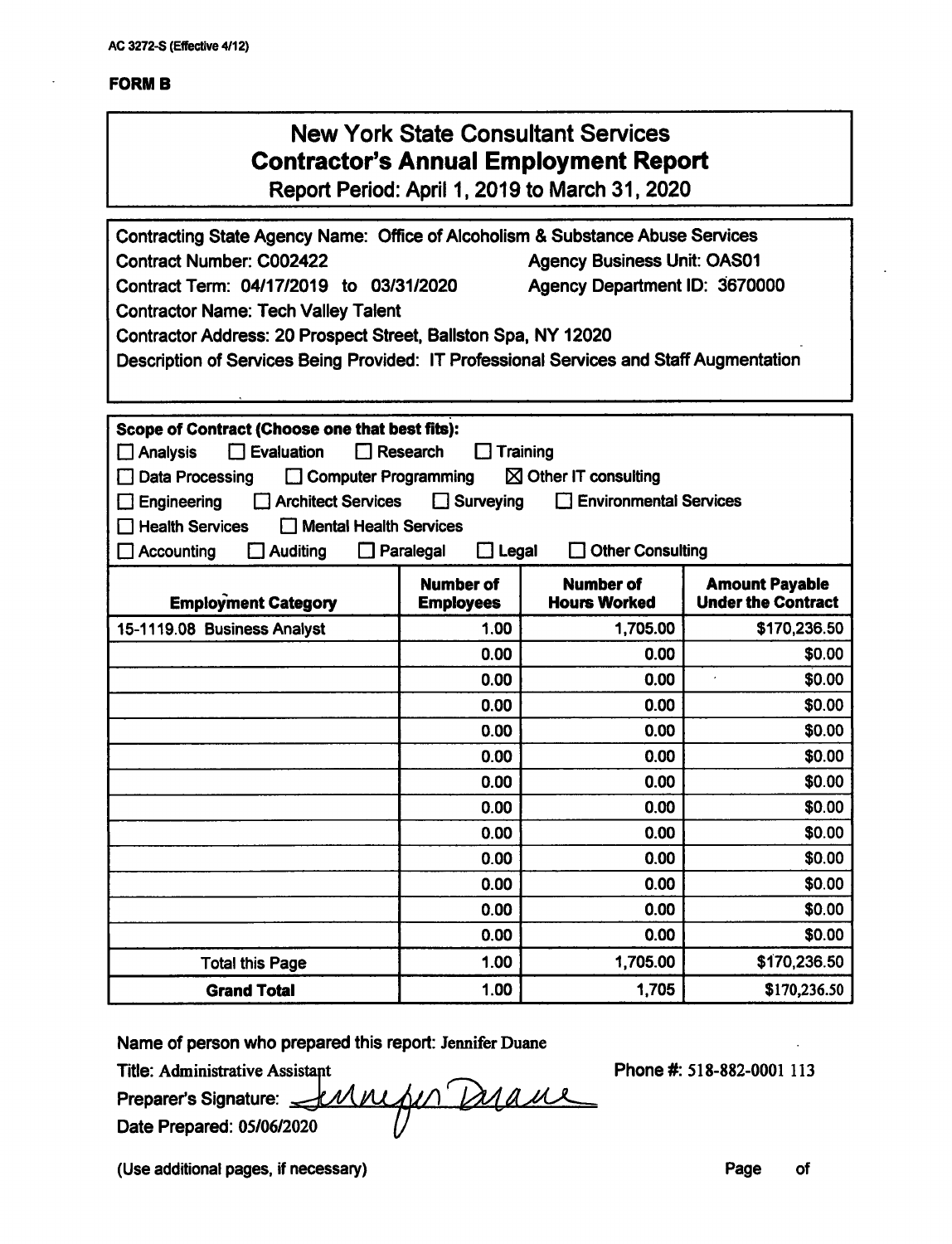$\boldsymbol{\star}$ 

#### **New York State Consultant Services Contractor's Annual Employment Report** Report Period: April 1, 2019 to March 31, 2020 Contracting State Agency Name: NYS Office of Addiction Services and Supports Contract Number: C003903 **Agency Business Unit: OAS01** Contract Term: 11/1/2013 to 10/31/2019 Agency Department ID: Contractor Name: Netsmart Technologies, Inc. 3670000 Contractor Address: 3500 Sunrise Highway, Great River, NY 11739 Description of Services Being Provided: Consultant Scope of Contract (Choose one that best fits):  $\Box$  Analysis  $\Box$  Evaluation  $\Box$  Research  $\Box$  Training Computer Programming Other IT consulting Data Processing Architect Services  $\Box$  Surveying  $\Box$  Engineering  $\Box$  Environmental Services  $\Box$  Health Services  $\Box$  Mental Health Services  $\Box$  Accounting  $\Box$  Auditing  $\Box$  Paralegal  $\Box$  Legal  $\Box$  Other Consulting Number of Number of **Amount Payable Employees Hours Worked Under the Contract Employment Category**  $40 +$  $4.500$  est. スマ SOFTWARE LICENSELS  $\mathbf{b}$ MaINTENANCE ASSOCIATES Support  $5^{+}$ *LNFORMATION SYSTIMS* 450 est 500 TEAM LEADERSHIP AGREEMENT そにM  $4/20/20 - 10/31$ **Total this Page** <u>853 238</u> **Grand Total**

Name of person who prepared this report: Title: Preparer's Signature: Date\*i i repared: 2020 (Use additional pages, if necessary)

Phone #: 631.968.2012

Joseph McGovern **Executive Vice President** Page of Netsmart Technologies, Inc.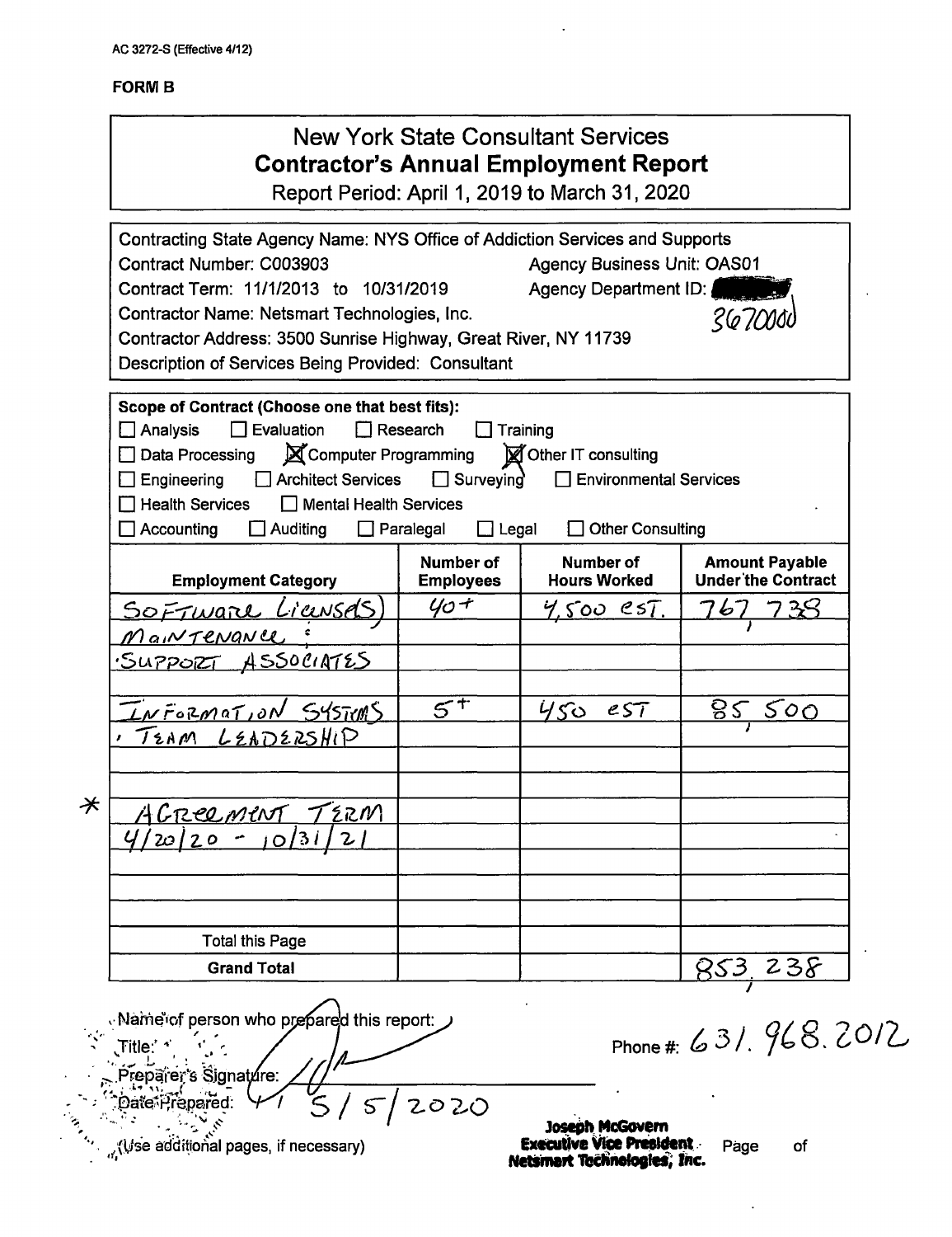| New York State Consultant Services<br><b>Contractor's Annual Employment Report</b><br>Report Period: April 1, 2019 to March 31, 2020                                                                                                                                                                                                                                                                                                |                                      |                                         |                                                    |
|-------------------------------------------------------------------------------------------------------------------------------------------------------------------------------------------------------------------------------------------------------------------------------------------------------------------------------------------------------------------------------------------------------------------------------------|--------------------------------------|-----------------------------------------|----------------------------------------------------|
| Contracting State Agency Name: NYS Office of Addiction Services and Supports                                                                                                                                                                                                                                                                                                                                                        |                                      |                                         |                                                    |
| Contract Number: C004160                                                                                                                                                                                                                                                                                                                                                                                                            |                                      | <b>Agency Business Unit: OAS01</b>      |                                                    |
| Contract Term: 11/1/2016 to 10/31/2026                                                                                                                                                                                                                                                                                                                                                                                              |                                      | Agency Department ID:                   |                                                    |
| Contractor Name: FEi.com Inc.                                                                                                                                                                                                                                                                                                                                                                                                       |                                      |                                         | 3670000                                            |
| Contractor Address: Mr. Jiao Gu, d/b/a FEi Systems, 9755 Patuxent Woods Drive, Columbia,<br><b>MD 21046</b>                                                                                                                                                                                                                                                                                                                         |                                      |                                         |                                                    |
| Description of Services Being Provided: Consultant                                                                                                                                                                                                                                                                                                                                                                                  |                                      |                                         |                                                    |
| Scope of Contract (Choose one that best fits):<br>$\Box$ Evaluation<br>$\Box$ Analysis<br>$\Box$ Research<br>Training<br>Data Processing<br>Computer Programming<br>$\boxtimes$ Other IT consulting<br>Architect Services<br>$\Box$ Surveying<br><b>Engineering</b><br><b>Environmental Services</b><br>Health Services<br>Mental Health Services<br>Accounting<br>Auditing<br>$\Box$ Legal<br><b>Other Consulting</b><br>Paralegal |                                      |                                         |                                                    |
| <b>Employment Category</b>                                                                                                                                                                                                                                                                                                                                                                                                          | <b>Number of</b><br><b>Employees</b> | <b>Number of</b><br><b>Hours Worked</b> | <b>Amount Payable</b><br><b>Under the Contract</b> |
| <b>BUSINESS ANALYST</b>                                                                                                                                                                                                                                                                                                                                                                                                             | 3                                    | 75                                      | \$10,904.25                                        |
| <b>DEVELOPER</b>                                                                                                                                                                                                                                                                                                                                                                                                                    | 3                                    | 123                                     | \$17,266.49                                        |
| <b>PROJECT MANAGER</b>                                                                                                                                                                                                                                                                                                                                                                                                              | 4                                    | 221.5                                   | \$44,502.45                                        |
| <b>QATESTER</b>                                                                                                                                                                                                                                                                                                                                                                                                                     | 26                                   | 497.8                                   | \$82,368.97                                        |
| <b>SENIOR BUSINESS ANALYST</b>                                                                                                                                                                                                                                                                                                                                                                                                      | 1                                    | 6.5                                     | \$1,125.22                                         |
| <b>SENIOR DEVELOPER</b>                                                                                                                                                                                                                                                                                                                                                                                                             | 7                                    | 194.3                                   | \$34,671.67                                        |
| <b>TECHNICAL ARCHITECT</b>                                                                                                                                                                                                                                                                                                                                                                                                          | 1                                    | $.5\phantom{0}$                         | \$105.98                                           |
| TRAINER                                                                                                                                                                                                                                                                                                                                                                                                                             | 1                                    | 83.8                                    | \$11,168.86                                        |
|                                                                                                                                                                                                                                                                                                                                                                                                                                     |                                      |                                         |                                                    |
| <b>Total this Page</b><br><b>Grand Total</b>                                                                                                                                                                                                                                                                                                                                                                                        | 46                                   | 1202.4                                  | \$202,113.90                                       |

**Name of person who prepared this report: Nikki Brann-Tyson**

**Title: Senior Contracts Administrator Preparer's Signature: fmature Date Prepared: 05/07/2020 0**

**Phone #: 443-546-9198**

**(Use additional pages, if necessary) Page <sup>1</sup> of <sup>1</sup>**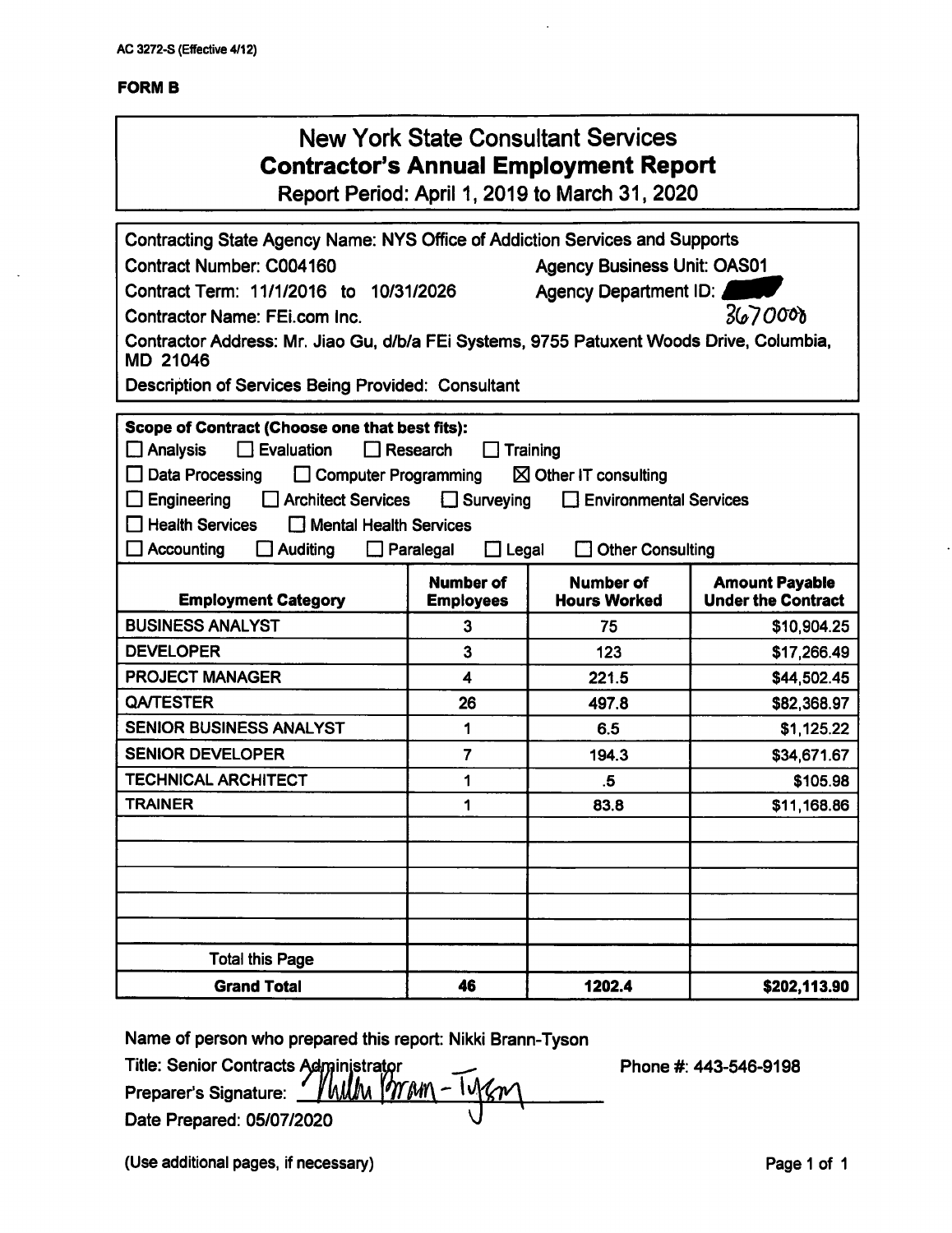| <b>New York State Consultant Services</b><br><b>Contractor's Annual Employment Report</b><br>Report Period: April 1, 2019 to March 31, 2020                                                                                                                                                                                                                                                                                           |                                                                                                                                       |     |          |  |
|---------------------------------------------------------------------------------------------------------------------------------------------------------------------------------------------------------------------------------------------------------------------------------------------------------------------------------------------------------------------------------------------------------------------------------------|---------------------------------------------------------------------------------------------------------------------------------------|-----|----------|--|
| Contracting State Agency Name: NYS Office of Addiction Services and Supports<br><b>Agency Business Unit: OAS01</b><br>Contract Number: C004287<br>Contract Term: 9/1/2018 to 8/31/2019<br><b>Agency Department ID:</b><br>$36$ zoord<br>Contractor Name: Dulcian, Inc.<br>Contractor Address: 701 Amboy Avenue, Woodbridge, NJ 07095<br>Description of Services Being Provided: SABR System                                           |                                                                                                                                       |     |          |  |
| Scope of Contract (Choose one that best fits):<br>$\Box$ Evaluation<br>$\Box$ Research<br>Training<br>Analysis<br>$\boxtimes$ Computer Programming<br>Data Processing<br>$\Box$ Other IT consulting<br>Engineering<br>Architect Services Surveying<br><b>Environmental Services</b><br><b>Health Services</b><br>□ Mental Health Services<br>Accounting<br>Auditing<br>$\Box$ Paralegal<br>$\square$ Legal<br><b>Other Consulting</b> |                                                                                                                                       |     |          |  |
| <b>Employment Category</b>                                                                                                                                                                                                                                                                                                                                                                                                            | <b>Number of</b><br><b>Number of</b><br><b>Amount Payable</b><br><b>Under the Contract</b><br><b>Hours Worked</b><br><b>Employees</b> |     |          |  |
| <b>Programmer Analyst II</b>                                                                                                                                                                                                                                                                                                                                                                                                          | 1                                                                                                                                     | 190 | \$22,800 |  |
| <b>Programmer Analyst III</b>                                                                                                                                                                                                                                                                                                                                                                                                         | 1<br>97.5<br>\$13,650                                                                                                                 |     |          |  |
| <b>Total this Page</b>                                                                                                                                                                                                                                                                                                                                                                                                                |                                                                                                                                       |     |          |  |
| <b>Grand Total</b>                                                                                                                                                                                                                                                                                                                                                                                                                    | $\overline{2}$                                                                                                                        |     | \$36,450 |  |
|                                                                                                                                                                                                                                                                                                                                                                                                                                       |                                                                                                                                       |     |          |  |

**Name of person who prepared this report: Caryl Lee Fisher**

**Title: Corporation Secreta^** */ ^*

**Preparer's Signature:**

**Date Prepared: 4/24/2020**

**Phone #: 212-595-7223**

**(Use additional pages, if necessary) Page <sup>1</sup> of <sup>1</sup>**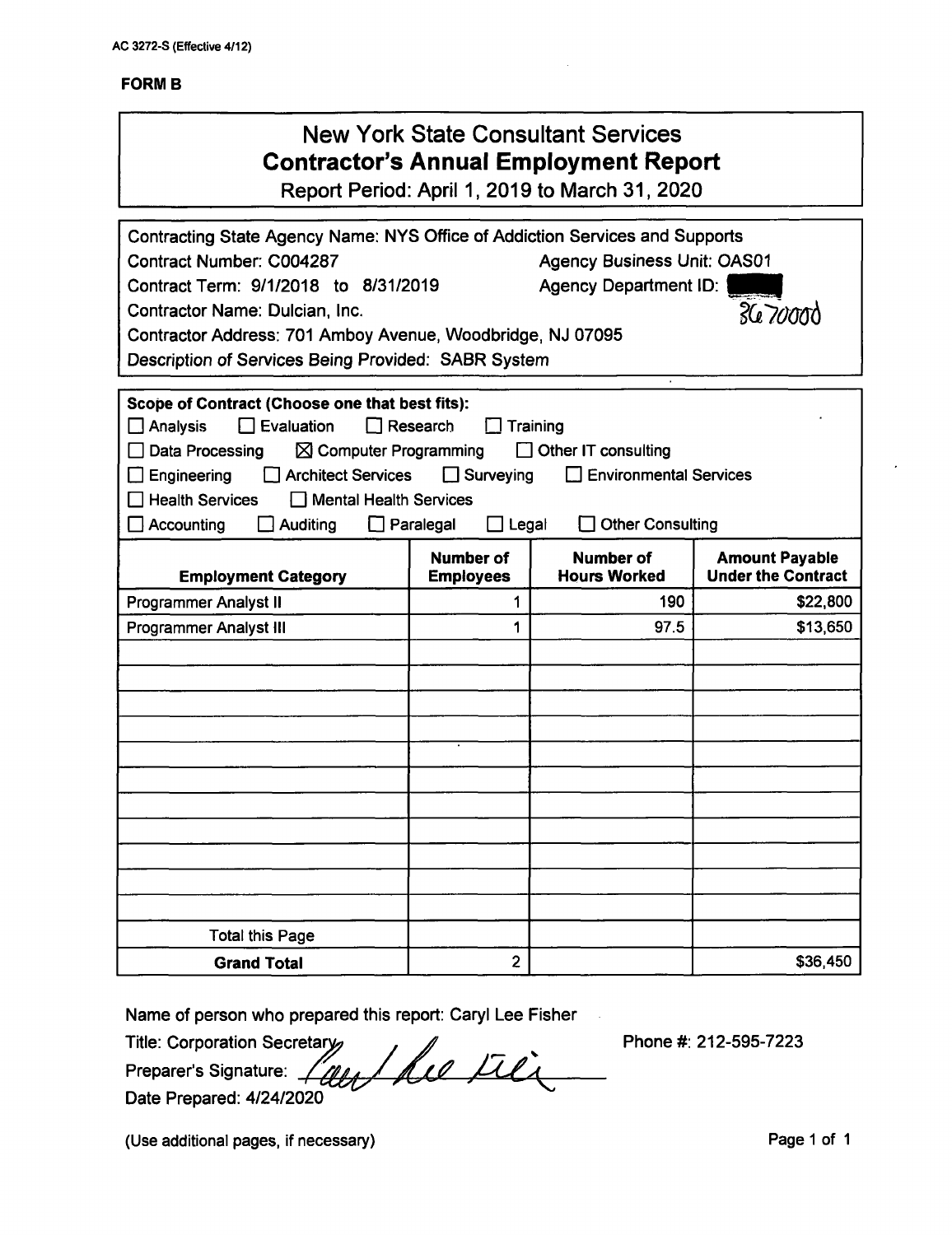$\mathbf{v} \cdot \mathbf{v}$ 

## **FORMB**

| <b>New York State Consultant Services</b><br><b>Contractor's Annual Employment Report</b><br>Report Period: April 1, 2019 to March 31, 2020                                                                                                                                                                                                                                                                                                      |                               |                                         |                                                    |
|--------------------------------------------------------------------------------------------------------------------------------------------------------------------------------------------------------------------------------------------------------------------------------------------------------------------------------------------------------------------------------------------------------------------------------------------------|-------------------------------|-----------------------------------------|----------------------------------------------------|
| Contracting State Agency Name: NYS Office of Addiction Services and Supports<br><b>Agency Business Unit: OAS01</b><br>Contract Number: C004288<br>Contract Term: 1/1/2019 to 12/31/2023<br><b>Agency Department ID:</b><br>Contractor Name: NY Council on Problem Gambling, Inc.<br>36700<br>Contractor Address: 100 Great Oaks Blvd., Ste. 104, Albany, NY 12203<br>Description of Services Being Provided: Statewide Problem Gambling Services |                               |                                         |                                                    |
| Scope of Contract (Choose one that best fits):<br><b>T</b> Evaluation<br>Research<br><b>Training</b><br><b>Analysis</b><br>Data Processing<br>Computer Programming<br><b>Other IT consulting</b><br>Architect Services <b>Surveying</b><br><b>Environmental Services</b><br>Engineering<br><b>Health Services</b><br>Mental Health Services<br><b>Accounting</b><br><b>Auditing</b><br>$\Box$ Paralegal<br>$\Box$ Legal<br>x Other Consulting    |                               |                                         |                                                    |
|                                                                                                                                                                                                                                                                                                                                                                                                                                                  |                               |                                         |                                                    |
| <b>Employment Category</b>                                                                                                                                                                                                                                                                                                                                                                                                                       | Number of<br><b>Employees</b> | <b>Number of</b><br><b>Hours Worked</b> | <b>Amount Payable</b><br><b>Under the Contract</b> |
| <b>Executive Director</b>                                                                                                                                                                                                                                                                                                                                                                                                                        | .2632                         | 567.06                                  | 34,170.75                                          |
| <b>Assistant Executive Director</b>                                                                                                                                                                                                                                                                                                                                                                                                              | .5264                         | 1134.12                                 | 50513.32                                           |
| <b>Executive Assistant</b>                                                                                                                                                                                                                                                                                                                                                                                                                       | .2632                         | 567.06                                  | 17,599.76                                          |
| <b>Prevention Workers</b>                                                                                                                                                                                                                                                                                                                                                                                                                        | 4                             | 7,800                                   | 284, 197.73                                        |
|                                                                                                                                                                                                                                                                                                                                                                                                                                                  |                               |                                         |                                                    |
|                                                                                                                                                                                                                                                                                                                                                                                                                                                  |                               |                                         |                                                    |
|                                                                                                                                                                                                                                                                                                                                                                                                                                                  |                               |                                         |                                                    |
| <b>Total this Page</b>                                                                                                                                                                                                                                                                                                                                                                                                                           | 5.0528                        | 10068.24                                | 386,481.56                                         |

 $\ddot{\phantom{a}}$ 

**Name of person who prepared this report: James Maney**

**Title: Executive Director**

(James!). Many **Preparer's Signature:** \_\_\_

**Date Prepared: 05/01/2020**

**(Use additional pages, if necessary) Page <sup>1</sup> of <sup>1</sup>**

**Phone #: 518.867.4084**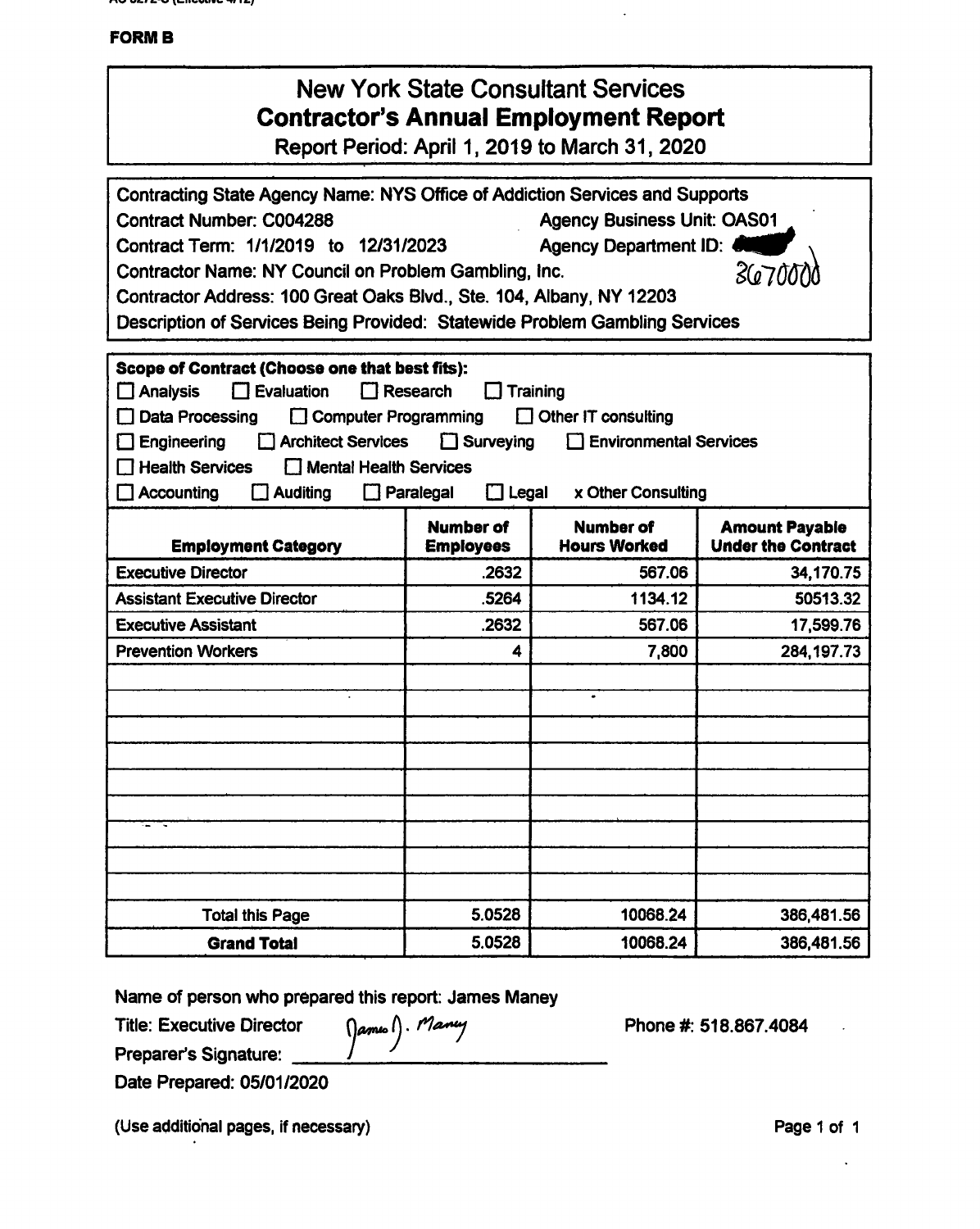|                                                                                                                                                                                                                                                                                                                                                                                                                                                    |                                     | <b>New York State Consultant Services</b><br><b>Contractor's Annual Employment Report</b><br>Report Period: April 1, 2019 to March 31, 2020 |                                                    |  |  |
|----------------------------------------------------------------------------------------------------------------------------------------------------------------------------------------------------------------------------------------------------------------------------------------------------------------------------------------------------------------------------------------------------------------------------------------------------|-------------------------------------|---------------------------------------------------------------------------------------------------------------------------------------------|----------------------------------------------------|--|--|
| Contracting State Agency Name: NYS Office of Addiction Services and Supports<br>Contract Number: C004376<br>Contract Term: 9/1/2019 to 8/31/2024<br>Contractor Name: Dulcian, Inc.<br>Contractor Address: 701 Amboy Avenue, Woodbridge, NJ 07095<br>Description of Services Being Provided: SABR System                                                                                                                                            |                                     | <b>Agency Business Unit: OAS01</b><br>Agency Department ID:                                                                                 | 8670000                                            |  |  |
| Scope of Contract (Choose one that best fits):<br>$\Box$ Research<br><b>LEvaluation</b><br>Training<br>Ana!ysis<br>Data Processing<br>$\boxtimes$ Computer Programming<br>$\Box$ Other IT consulting<br>$\Box$ Architect Services $\Box$ Surveying<br><b>Environmental Services</b><br>Engineering<br><b>Health Services</b><br>Mental Health Services<br><b>Other Consulting</b><br>Accounting<br><b>Auditing</b><br>Paralegal<br>$\square$ Legal |                                     |                                                                                                                                             |                                                    |  |  |
| <b>Employment Category</b>                                                                                                                                                                                                                                                                                                                                                                                                                         | Number of<br><b>Employees</b>       | Number of<br><b>Hours Worked</b>                                                                                                            | <b>Amount Payable</b><br><b>Under the Contract</b> |  |  |
| Programmer Analyst I                                                                                                                                                                                                                                                                                                                                                                                                                               | 1                                   | 310                                                                                                                                         | \$21,700                                           |  |  |
| Programmer Analyst III                                                                                                                                                                                                                                                                                                                                                                                                                             | $\overline{2}$<br>475.5<br>\$66,570 |                                                                                                                                             |                                                    |  |  |
|                                                                                                                                                                                                                                                                                                                                                                                                                                                    |                                     |                                                                                                                                             |                                                    |  |  |
|                                                                                                                                                                                                                                                                                                                                                                                                                                                    |                                     |                                                                                                                                             |                                                    |  |  |
| <b>Total this Page</b>                                                                                                                                                                                                                                                                                                                                                                                                                             |                                     |                                                                                                                                             |                                                    |  |  |
| <b>Grand Total</b>                                                                                                                                                                                                                                                                                                                                                                                                                                 | 3                                   |                                                                                                                                             | \$88,270                                           |  |  |

Name of person who prepared this report: Caryl Lee Fisher<br>Title: Corporation Secretary

Title: Corporation Secretary<br>Preparer's Signature: *f <i>ULL*/f *QQ* 

Phone #: 212-595-7223

Date Prepared: 4/24/2020

(Use additional pages, if necessary) example the control of the Page 1 of 1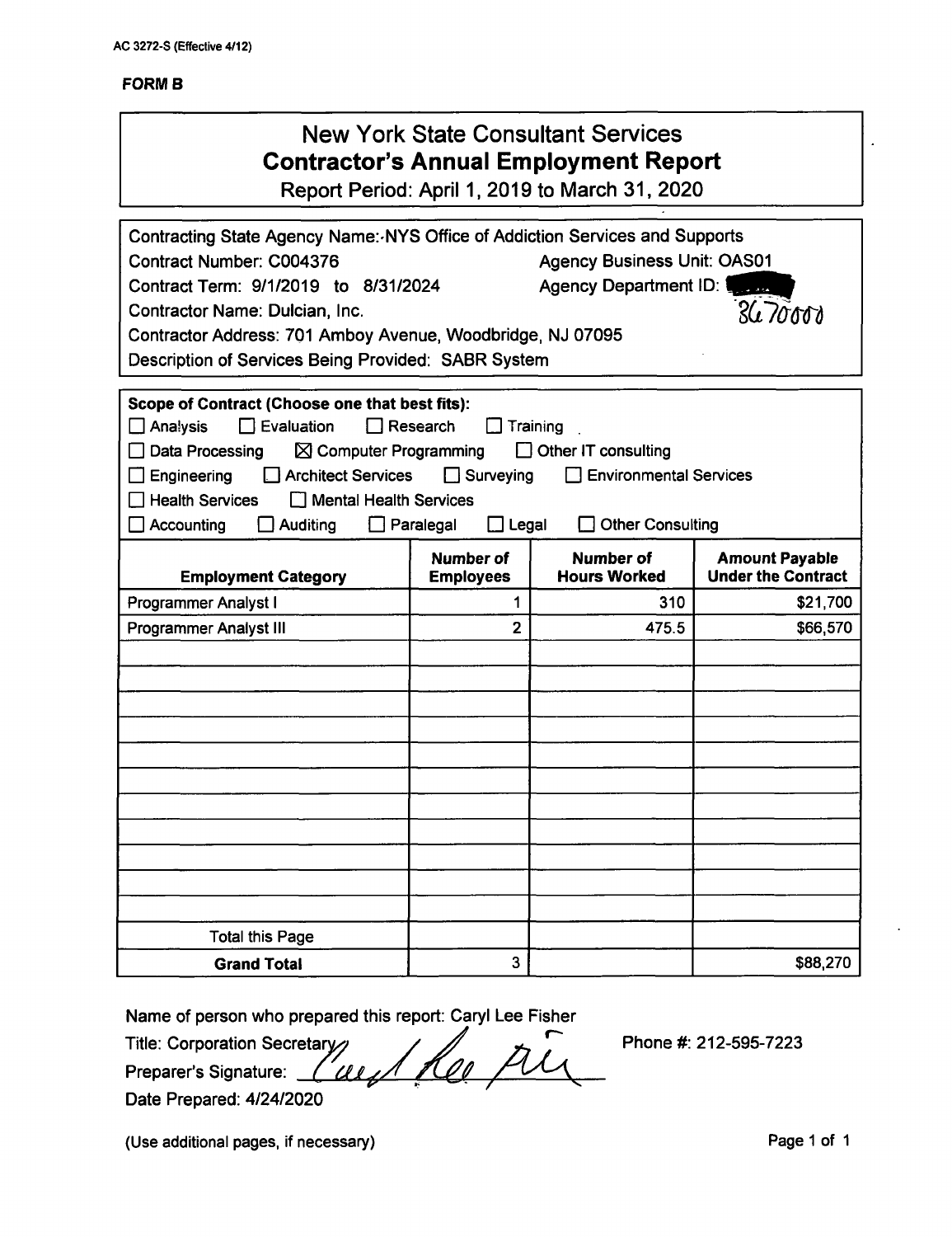## **New York State Consultant Services Contractor's Annual Employment Report**

**Report Period: April 1, 2019 to March 31, 2020**

| Contracting State Agency Name: NYS Office of Addiction Services and Supports<br><b>Agency Business Unit: OAS01</b><br><b>Contract Number: C004378</b><br>Contract Term: 1/1/2020 to 12/31/2023<br><b>Agency Department ID:</b><br>367000<br><b>Contractor Name: International Survey Associates</b><br>Contractor Address: 2140 Newamarket Parkway, SE Ste 116 Marietta, GA 30067<br>Description of Services Being Provided: Survey               |                                      |                                         |                                                    |
|---------------------------------------------------------------------------------------------------------------------------------------------------------------------------------------------------------------------------------------------------------------------------------------------------------------------------------------------------------------------------------------------------------------------------------------------------|--------------------------------------|-----------------------------------------|----------------------------------------------------|
| Scope of Contract (Choose one that best fits):<br>Evaluation<br>$\boxtimes$ Research<br>Training<br><b>Analysis</b><br>Computer Programming<br>Other IT consulting<br><b>Data Processing</b><br>$\Box$ Surveying<br><b>Environmental Services</b><br>Engineering<br><b>Architect Services</b><br><b>Health Services</b><br>Mental Health Services<br><b>Other Consulting</b><br><b>Accounting</b><br>Paralegal<br>$\Box$ Legal<br><b>Auditing</b> |                                      |                                         |                                                    |
| <b>Employment Category</b>                                                                                                                                                                                                                                                                                                                                                                                                                        | <b>Number of</b><br><b>Employees</b> | <b>Number of</b><br><b>Hours Worked</b> | <b>Amount Payable</b><br><b>Under the Contract</b> |
| Syst. Software Dev. 15-1141.00                                                                                                                                                                                                                                                                                                                                                                                                                    | 1.00                                 | 20                                      | \$350.00                                           |
| General/Operations 11-1021.00                                                                                                                                                                                                                                                                                                                                                                                                                     | 1.00                                 | 20                                      | \$500.00                                           |
| CEO 11-1011.00                                                                                                                                                                                                                                                                                                                                                                                                                                    | 1.00                                 | 12                                      | \$600.00                                           |
|                                                                                                                                                                                                                                                                                                                                                                                                                                                   | 0.00                                 | 0.00                                    | \$0.00                                             |
|                                                                                                                                                                                                                                                                                                                                                                                                                                                   | 0.00                                 | 0.00                                    | \$0.00                                             |
|                                                                                                                                                                                                                                                                                                                                                                                                                                                   | 0.00                                 | 0.00                                    | \$0.00                                             |
|                                                                                                                                                                                                                                                                                                                                                                                                                                                   | 0.00                                 | 0.00                                    | \$0.00                                             |
|                                                                                                                                                                                                                                                                                                                                                                                                                                                   | 0.00                                 | 0.00                                    | \$0.00                                             |
|                                                                                                                                                                                                                                                                                                                                                                                                                                                   | 0.00                                 | 0.00                                    | \$0.00                                             |
|                                                                                                                                                                                                                                                                                                                                                                                                                                                   | 0.00                                 | 0.00                                    | \$0.00                                             |
|                                                                                                                                                                                                                                                                                                                                                                                                                                                   | 0.00                                 | 0.00                                    | \$0.00                                             |
|                                                                                                                                                                                                                                                                                                                                                                                                                                                   | 0.00                                 | 0.00                                    | \$0.00                                             |
|                                                                                                                                                                                                                                                                                                                                                                                                                                                   | 0.00                                 | 0.00                                    | \$0.00                                             |
| <b>Total this Page</b>                                                                                                                                                                                                                                                                                                                                                                                                                            | 3.00                                 | 52.00                                   | \$850.00                                           |
| <b>Grand Total</b>                                                                                                                                                                                                                                                                                                                                                                                                                                | 3.00                                 | 52                                      | 850.00                                             |

**Name of person who prepared this report:** Melissa Stephens

Title: Director Operations **Preparer's Signature:** **Phone#:** 800-279-6361

**Date Prepared:** 4/28/2020

(Use additional pages, if necessary) example that the extra set of the Page 1 of 1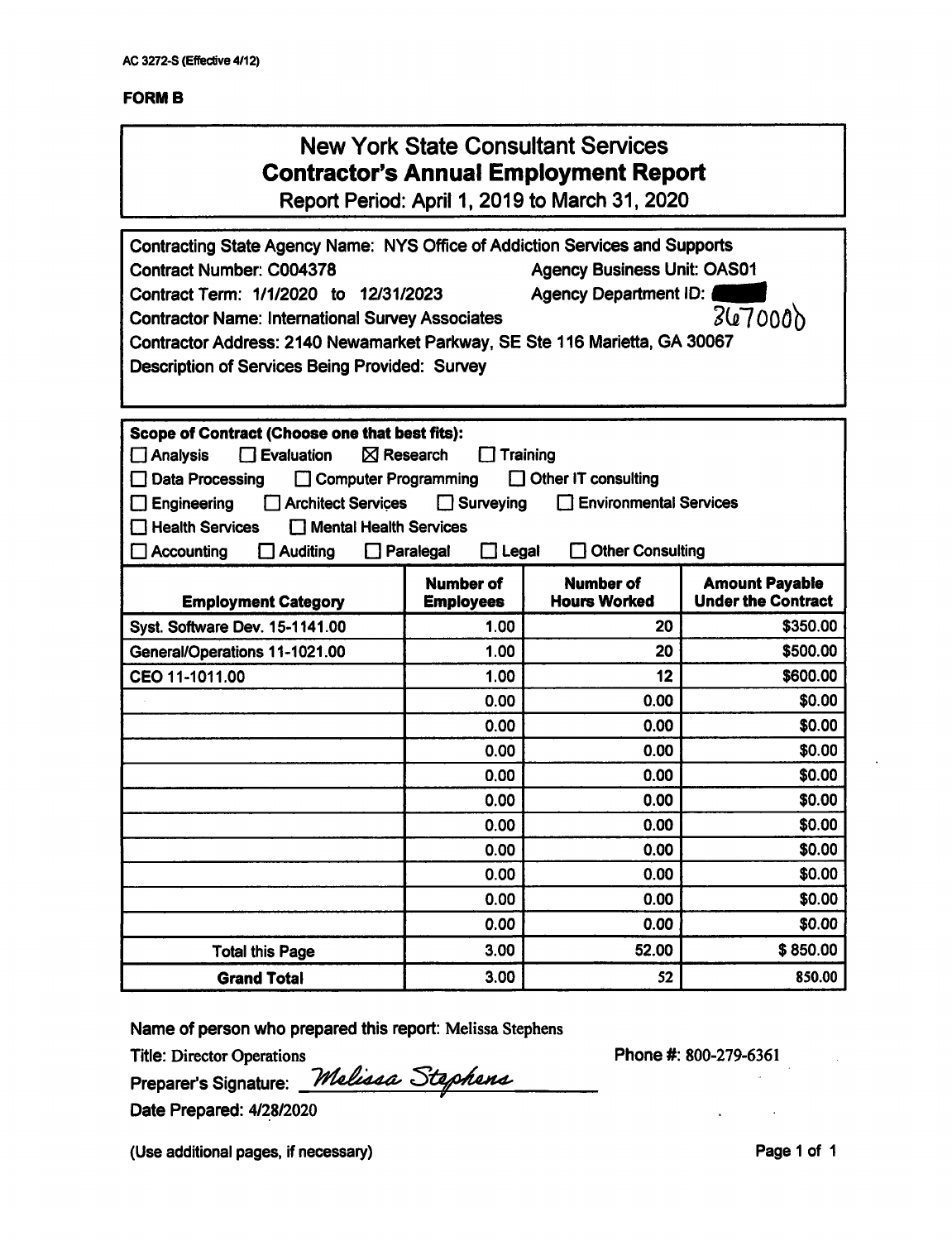## New York State Consultant Services **Contractor's Annual Employment Report**

Report Period: April 1,2019 to March 31, 2020

| <b>Contracting State Agency Name: New York State OASAS</b><br>Agency Business Unit: 0AS01<br><b>Contract Number: PH65776</b><br>Contract Term: 11/01/2012 to 06/30/2019<br>Agency Department ID: 3670000<br><b>Contractor Name: Knowledge Builders Inc</b><br>Contractor Address: 1977 Western Avenue, Ste #1, Albany, NY 12202<br>Description of Services Being Provided: Programmer   |                                                  |                                             |                           |
|-----------------------------------------------------------------------------------------------------------------------------------------------------------------------------------------------------------------------------------------------------------------------------------------------------------------------------------------------------------------------------------------|--------------------------------------------------|---------------------------------------------|---------------------------|
| Scope of Contract (Choose one that best fits):<br>$\boxtimes$ Analysis<br>$\boxtimes$ Evaluation<br>$\Box$ Research<br>Training<br>$\boxtimes$ Data Processing<br>$\boxtimes$ Computer Programming<br>□ Other IT consulting<br><b>Architect Services</b><br>Engineering<br>$\Box$ Surveying<br><b>Environmental Services</b><br><b>Health Services</b><br>$\Box$ Mental Health Services |                                                  |                                             |                           |
| Accounting<br>$\Box$ Auditing                                                                                                                                                                                                                                                                                                                                                           | Paralegal<br>$\square$ Legal<br><b>Number of</b> | <b>Other Consulting</b><br><b>Number of</b> | <b>Amount Payable</b>     |
| <b>Employment Category</b>                                                                                                                                                                                                                                                                                                                                                              | <b>Employees</b>                                 | <b>Hours Worked</b>                         | <b>Under the Contract</b> |
| 15-1132                                                                                                                                                                                                                                                                                                                                                                                 | 1.00                                             | 1,402.00                                    | \$114,823.85              |
|                                                                                                                                                                                                                                                                                                                                                                                         | 0.00                                             | 0.00                                        | \$0.00                    |
|                                                                                                                                                                                                                                                                                                                                                                                         | 0.00                                             | 0.00                                        | \$0.00                    |
|                                                                                                                                                                                                                                                                                                                                                                                         | 0.00                                             | 0.00                                        | \$0.00                    |
|                                                                                                                                                                                                                                                                                                                                                                                         | 0.00                                             | 0.00                                        | \$0.00                    |
|                                                                                                                                                                                                                                                                                                                                                                                         | 0.00                                             | 0.00                                        | \$0.00                    |
|                                                                                                                                                                                                                                                                                                                                                                                         | 0.00                                             | 0.00                                        | \$0.00                    |
|                                                                                                                                                                                                                                                                                                                                                                                         | 0.00                                             | 0.00                                        | \$0.00                    |
|                                                                                                                                                                                                                                                                                                                                                                                         | 0.00                                             | 0.00                                        | \$0.00                    |
|                                                                                                                                                                                                                                                                                                                                                                                         | 0.00                                             | 0.00                                        | \$0.00                    |
|                                                                                                                                                                                                                                                                                                                                                                                         | 0.00                                             | 0.00                                        | \$0.00                    |
|                                                                                                                                                                                                                                                                                                                                                                                         | 0.00                                             | 0.00                                        | \$0.00                    |
|                                                                                                                                                                                                                                                                                                                                                                                         | 0.00                                             | 0.00                                        | \$0.00                    |
| <b>Total this Page</b>                                                                                                                                                                                                                                                                                                                                                                  | 1.00                                             | 1,402.00                                    | \$114,823.85              |
| <b>Grand Total</b>                                                                                                                                                                                                                                                                                                                                                                      | 1.00                                             | 1,402                                       | \$114,823.85              |

Name of person who prepared this report: Sanjay Kapalli

Title: Executive Vice President

Preparer's Signature:

Date Prepared: 04/30/2020

(Use additional pages, if necessary) example the contract of the Page 1 of 1

Phone #: 518-810-7478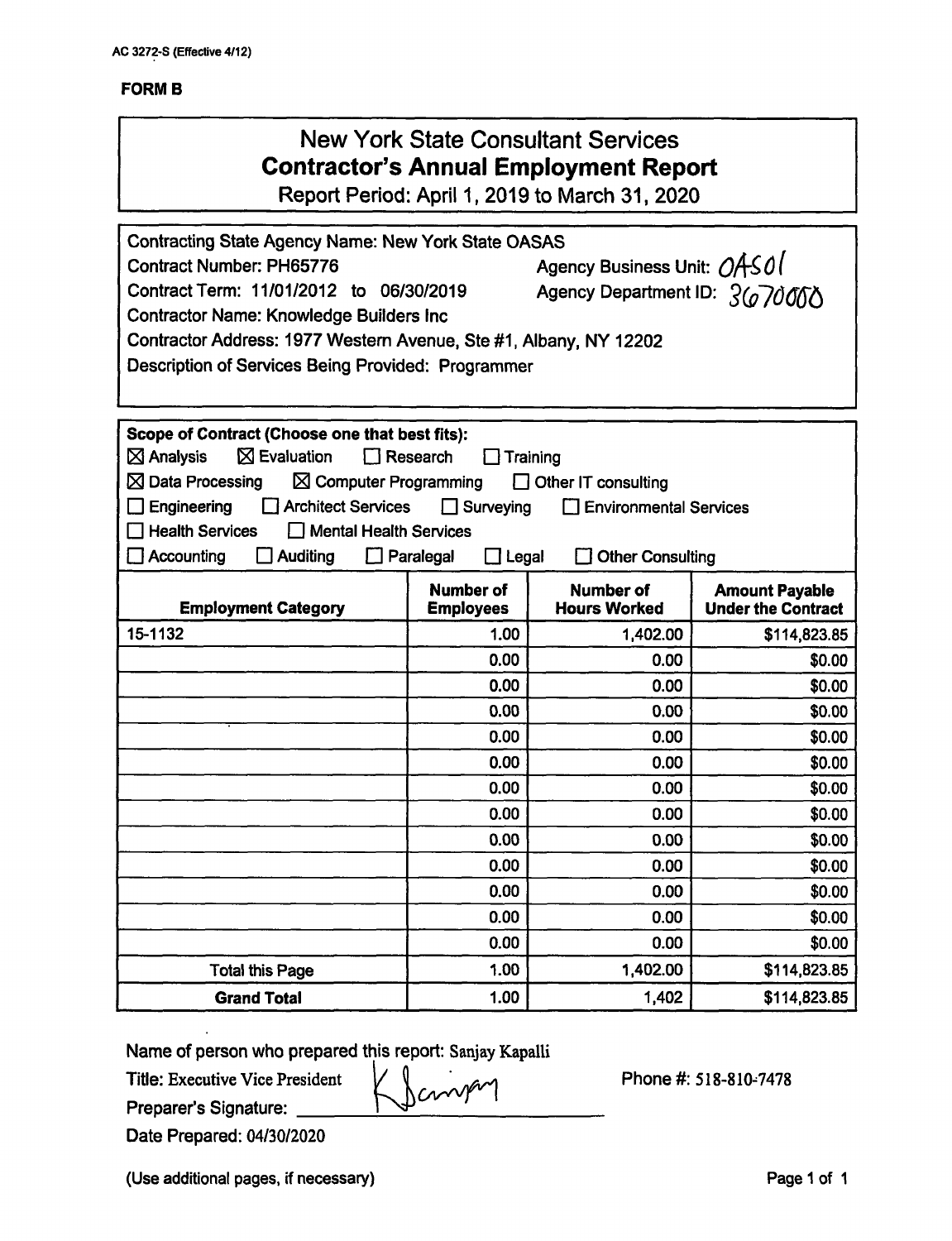## **FORMS**

# New York State Consultant Services **Contractor's Annual Employment Report**

**Report Period: April 1,2019 to March 31, 2020**

| <b>Contracting State Agency Name: New York State OASAS</b>                                       |                                      |                                         |                                                    |
|--------------------------------------------------------------------------------------------------|--------------------------------------|-----------------------------------------|----------------------------------------------------|
| Agency Business Unit: 0/450<br><b>Contract Number: PH65776</b>                                   |                                      |                                         |                                                    |
| Agency Department ID: $307000$<br>Contract Term: 11/01/2012 to 06/30/2019                        |                                      |                                         |                                                    |
| <b>Contractor Name: Knowledge Builders Inc.</b>                                                  |                                      |                                         |                                                    |
| Contractor Address: 1977 Western Avenue, Ste #1, Albany, NY 12202                                |                                      |                                         |                                                    |
| Description of Services Being Provided: Project Manager                                          |                                      |                                         |                                                    |
|                                                                                                  |                                      |                                         |                                                    |
|                                                                                                  |                                      |                                         |                                                    |
| Scope of Contract (Choose one that best fits):<br>$\boxtimes$ Evaluation<br>$\boxtimes$ Analysis | Research                             |                                         |                                                    |
|                                                                                                  |                                      | Training                                |                                                    |
| $\boxtimes$ Data Processing<br>$\boxtimes$ Computer Programming                                  |                                      | □ Other IT consulting                   |                                                    |
| Engineering<br><b>Architect Services</b>                                                         | $\Box$ Surveying                     | <b>Environmental Services</b>           |                                                    |
| <b>Health Services</b><br>$\Box$ Mental Health Services                                          |                                      |                                         |                                                    |
| Accounting<br><b>Auditing</b>                                                                    | Paralegal<br>$\Box$ Legal            | <b>Other Consulting</b>                 |                                                    |
| <b>Employment Category</b>                                                                       | <b>Number of</b><br><b>Employees</b> | <b>Number of</b><br><b>Hours Worked</b> | <b>Amount Payable</b><br><b>Under the Contract</b> |
| 15-1199.09                                                                                       | 1.00                                 | 1,912.50                                | \$181,534.58                                       |
|                                                                                                  | 0.00                                 | 0.00                                    | \$0.00                                             |
|                                                                                                  | 0.00                                 | 0.00                                    | \$0.00                                             |
|                                                                                                  | 0.00                                 | 0.00                                    | \$0.00                                             |
|                                                                                                  | 0.00                                 | 0.00                                    | \$0.00                                             |
|                                                                                                  | 0.00                                 | 0.00                                    | \$0.00                                             |
|                                                                                                  | 0.00                                 | 0.00                                    | \$0.00                                             |
|                                                                                                  | 0.00                                 | 0.00                                    | \$0.00                                             |
|                                                                                                  | 0.00                                 | 0.00                                    | \$0.00                                             |
|                                                                                                  | 0.00                                 | 0.00                                    | \$0.00                                             |
|                                                                                                  | 0.00                                 | 0.00                                    | \$0.00                                             |
|                                                                                                  | 0.00                                 | 0.00                                    | \$0.00                                             |
|                                                                                                  | 0.00                                 | 0.00                                    | \$0.00                                             |
| <b>Total this Page</b>                                                                           | 1.00                                 | 1,912.50                                | \$181,534.58                                       |
| <b>Grand Total</b>                                                                               | 1.00                                 | 1,912                                   | \$181,534.58                                       |

Name of person who prepared this report: Sanjay Kapalli

Title: Executive Vice President

Preparer's Signature:

Date Prepared: 04/30/2020

(Use additional pages, if necessary) example the contract of the Page 1 of 1

 $\int$  Phone #: 518-810-7478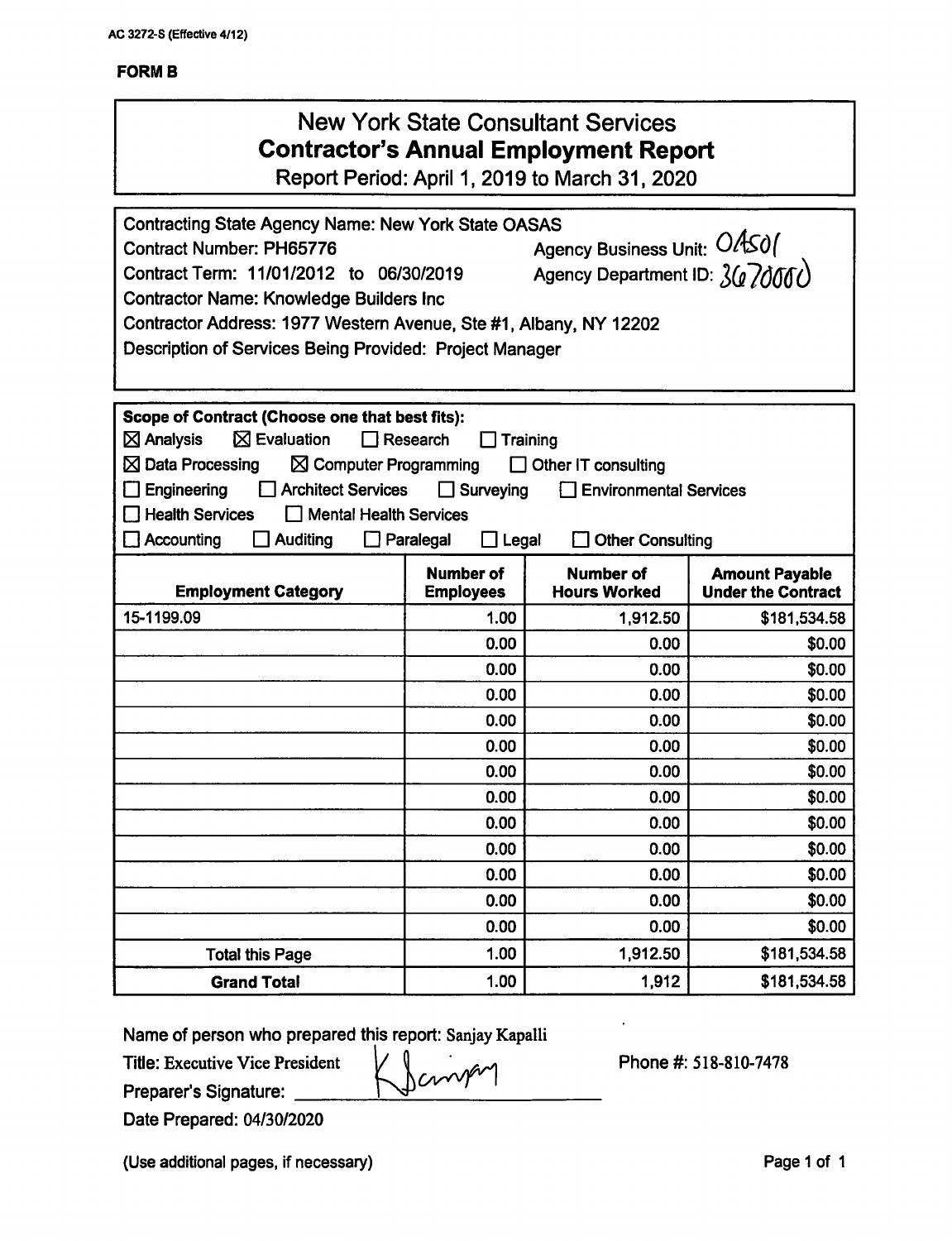**AC 3272-S (Effective 4/12)**

#### **FORMS**

## New York State Consultant Services **Contractor's Annual Employment Report**

Report Period; April 1, 2019 to March 31, 2020

**Contracting State Agency Name: Office of Aicoholism and Substance Abuse Services Contract Number; PH 65782 Contract Term: 11/01/2012 to 06/30/2019 Contractor Name; PSI International Inc. Contractor Address: 11200 Waples Mill Rd, Suite 200 Fairfax, ,VA 22030 Description of Services Being Provided: IT Services Agency Business Unit:.OAS01 Agency Department iD: 3670000**

| Scope of Contract (Choose one that best fits):               |                                                           |                                         |                                                    |  |  |
|--------------------------------------------------------------|-----------------------------------------------------------|-----------------------------------------|----------------------------------------------------|--|--|
| $\Box$ Evaluation<br>$\Box$ Research<br>Analysis<br>Training |                                                           |                                         |                                                    |  |  |
| Data Processing                                              | □ Computer Programming<br>$\boxtimes$ Other IT consulting |                                         |                                                    |  |  |
| Engineering<br><b>Architect Services</b>                     | Surveying                                                 | <b>Environmental Services</b>           |                                                    |  |  |
| Health Services<br>$\Box$ Mental Health Services             |                                                           |                                         |                                                    |  |  |
| Accounting<br>Auditing                                       | Paralegal<br>$\Box$ Legal                                 | <b>Other Consulting</b>                 |                                                    |  |  |
| <b>Employment Category</b>                                   | <b>Number of</b><br><b>Employees</b>                      | <b>Number of</b><br><b>Hours Worked</b> | <b>Amount Payable</b><br><b>Under the Contract</b> |  |  |
| <b>Computer Programmers</b>                                  | 1                                                         | 1,857.00                                | \$134,019.69                                       |  |  |
|                                                              |                                                           |                                         |                                                    |  |  |
|                                                              |                                                           |                                         |                                                    |  |  |
| ٠                                                            |                                                           |                                         |                                                    |  |  |
| $\bullet$                                                    |                                                           |                                         |                                                    |  |  |
|                                                              |                                                           |                                         |                                                    |  |  |
| ٠                                                            |                                                           |                                         |                                                    |  |  |
|                                                              |                                                           |                                         |                                                    |  |  |
|                                                              |                                                           |                                         |                                                    |  |  |
|                                                              |                                                           |                                         |                                                    |  |  |
|                                                              |                                                           |                                         |                                                    |  |  |
|                                                              |                                                           |                                         |                                                    |  |  |
|                                                              | ٠                                                         |                                         |                                                    |  |  |
| Total this Page                                              | 1                                                         | 1,857.00                                | \$134,019.69                                       |  |  |
| <b>Grand Total</b>                                           | 1                                                         | 1,857.00                                | \$134,019.69                                       |  |  |

**Name of person who prepared this report:** Jasmin Bertulfo .

Bertril

**Title:** Accountant

**Phone#:** 703.621.5849

**Preparer's Signature:**

**Date Prepared: 05/08/2020**

(Use additional pages, if necessary) example the state of the Page 1 of 1